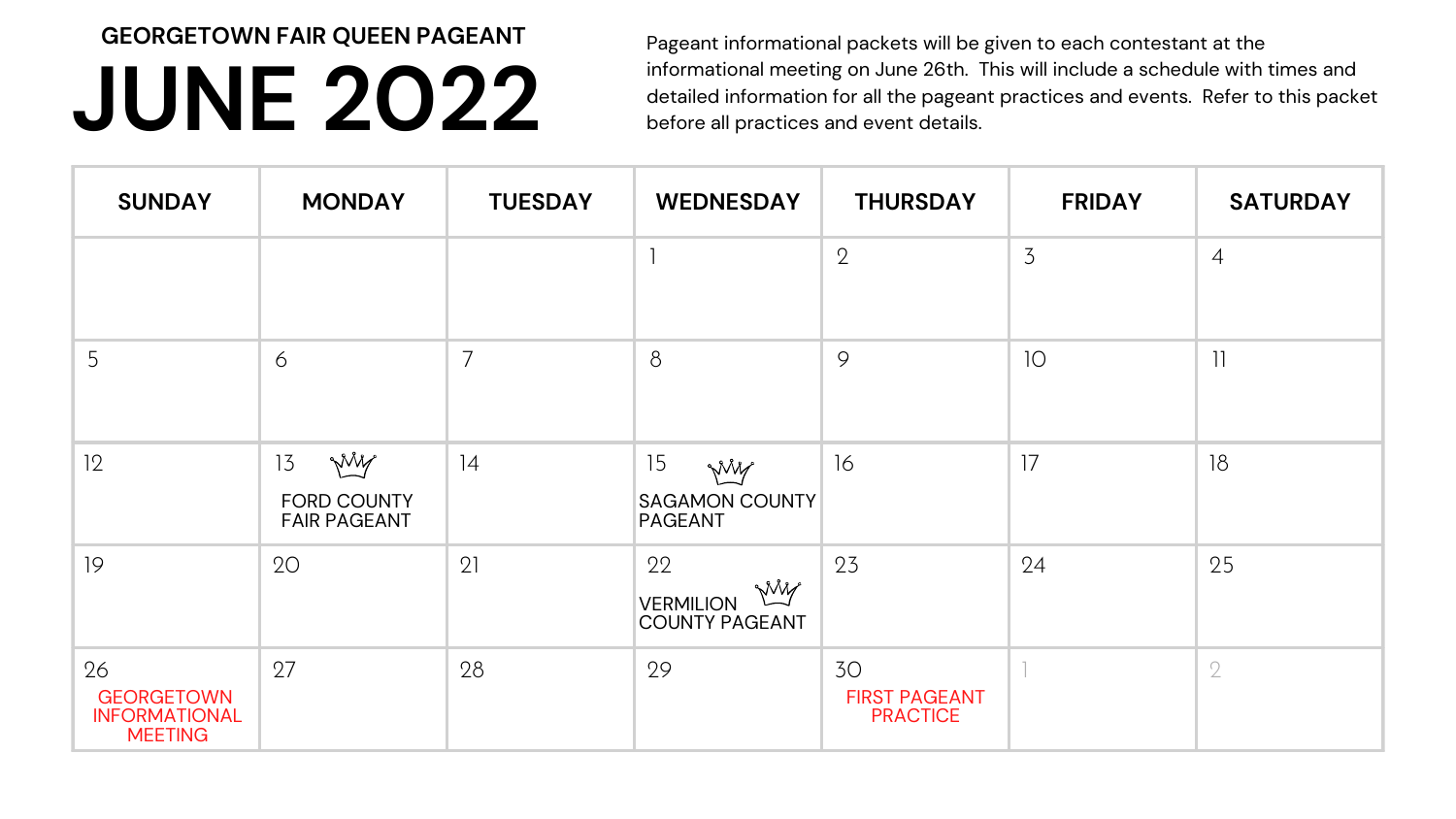## **JULY 2022**

County pageants are NOT mandatory! If you wish to attend, you can follow us or ride with! Contestants will be responsible for gate entry fees for each event. A schedule with times and detailed information will be given at the Informational Meeting on June 26th.

| <b>SUNDAY</b>                                                      | <b>MONDAY</b>                                                                           | <b>TUESDAY</b>                                       | <b>WEDNESDAY</b>                                                                                  | <b>THURSDAY</b>                                       | <b>FRIDAY</b>                                                | <b>SATURDAY</b>                                |
|--------------------------------------------------------------------|-----------------------------------------------------------------------------------------|------------------------------------------------------|---------------------------------------------------------------------------------------------------|-------------------------------------------------------|--------------------------------------------------------------|------------------------------------------------|
|                                                                    |                                                                                         |                                                      |                                                                                                   |                                                       |                                                              | $\overline{2}$                                 |
| $\overline{3}$<br><b>OAKWOOD 4TH</b><br>OF JULY PARADE<br>10:30 AM | $\overline{4}$                                                                          | 5                                                    | 6<br><b>PAGEANT</b><br><b>PRACTICE</b><br>6:30 P.M.                                               | $\overline{7}$                                        | 8                                                            | 9<br><b>SELF-DEFENSE</b><br>CLASS 11:30 - 2:30 |
| 10                                                                 | <b>PAGEANT PRACTICE</b><br><b>MOCK INTERVIEWS</b><br>6:00 P.M.                          | 12<br>Will<br><b>FISHER FAIR</b><br>PAGEANT-8 P.M.   | 13<br><b>PAGEANT PRACTICE</b><br><b>SPECIAL GUEST &amp;</b><br><b>OPENING NUMBER</b><br>6:30 P.M. | 14                                                    | 15                                                           | 16                                             |
| 17<br>Wilf<br><b>CHAMPAIGN</b><br>PAGEANT-2 P.M.                   | 18<br><b>PAGEANT PRACTICE</b><br><b>OFFICIAL MOCK</b><br><b>INTERVIEWS</b><br>6:30 P.M. | 19<br>Will<br><b>IROQUOIS</b><br>PAGEANT-8 P.M.      | 20                                                                                                | 21<br><b>PAGEANT</b><br><b>PRACTICE</b><br>6:00 P.M.  | 22                                                           | 23                                             |
| 24<br>31                                                           | 25<br><b>AMBUCS CAMP</b><br><b>DETAILS TBD</b>                                          | 26<br><b>PAGEANT</b><br><b>PRACTICE</b><br>6:30 P.M. | 27                                                                                                | 28<br><b>CONTESTANT</b><br><b>REVIEWS</b><br>TIME TBD | 29<br><b>CONTESTANT</b><br><b>REVIEWS</b><br><b>TIME TBD</b> | 30                                             |

## **GEORGETOWN FAIR QUEEN PAGEANT**